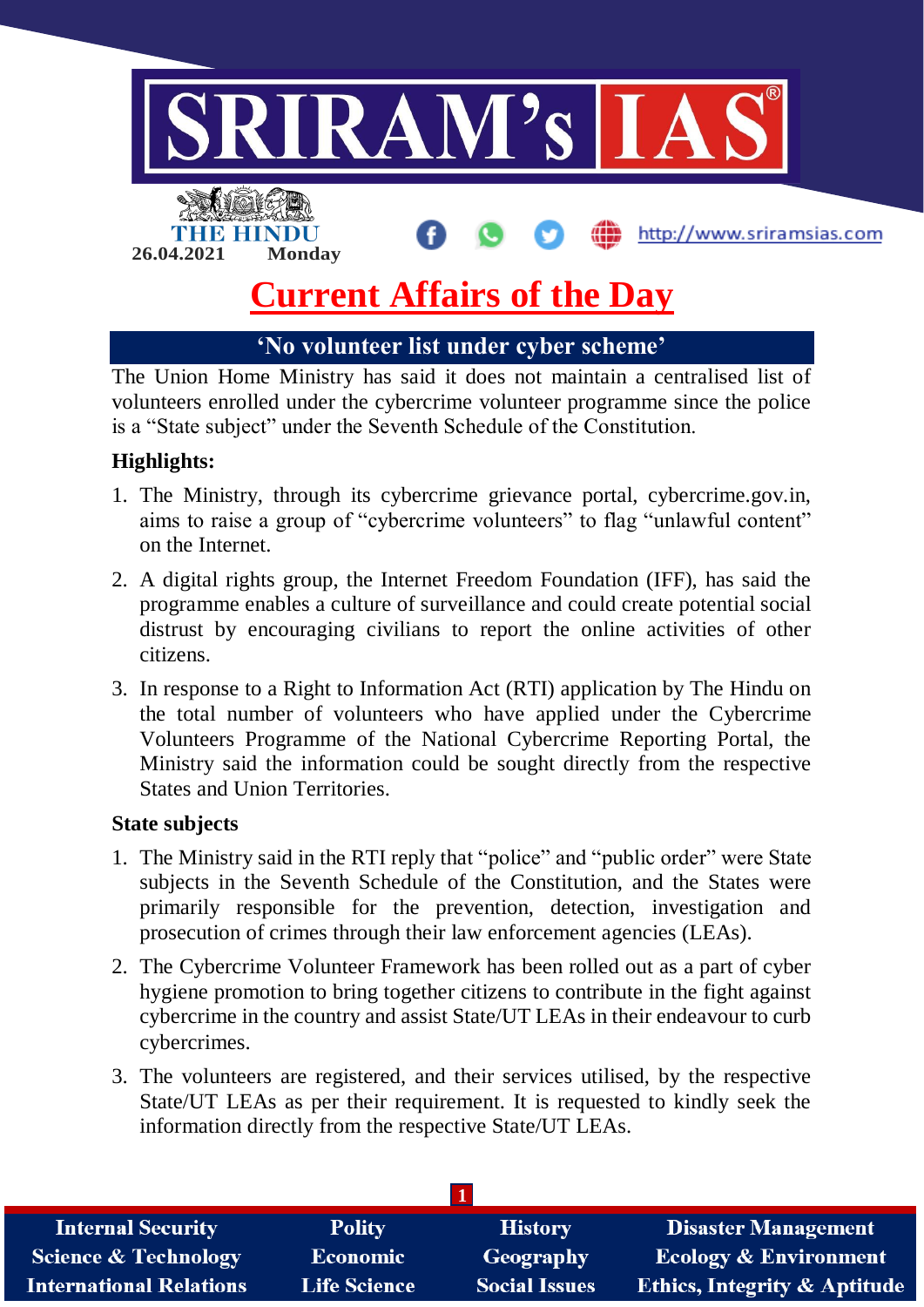

- 4. Though the Ministry did not provide information in the RTI reply, according to its Output Outcome Monitoring Framework Budget of 2021-22, the programme was expected to include 500 volunteers, 200 "cyber awareness promoters" and 50 "cyber experts".
- 5. The National Cybercrime Ecosystem Management Unit, of which the Cybercrime Volunteers Programme is a constituent, is part of the Indian Cybercrime Coordination Centre (I4C) scheme.

# **PM CARES to fund 551 oxygen plants in hospitals**

The PM CARES Fund has approved the allocation of funds for setting up 551 Pressure Swing Adsorption medical oxygen generation plants at public health facilities across the country, the Prime Minister's Office (PMO) said in a statement on Sunday.

#### **Highlights:**

- 1. The Fund had earlier this year allocated ₹201.58 crores for the installation of 162 such plants, the PMO said. The aim is to set up an oxygen plant in all districts with government hospitals.
- 2. Oxygen plants in every district to ensure adequate oxygen availability. An important decision that will boost oxygen availability to hospitals and help people across the nation.
- 3. The PMO said the decision was taken "in line with the Prime Minister's direction of boosting the availability of oxygen to hospitals". The plants will come up in selected government hospitals in district headquarters and the procurement would be done via the Ministry of Health and Family Welfare Ministry.
- 4. The basic aim behind establishing PSA oxygen generation plants at government hospitals in the district headquarters is to further strengthen the public health system and ensure that each of these hospitals has a captive oxygen generation facility. Such an in-house captive oxygen generation facility would address the day-to-day medical oxygen needs of these hospitals and the district.

| <b>Internal Security</b>        | <b>Polity</b>       | <b>History</b>       | <b>Disaster Management</b>              |
|---------------------------------|---------------------|----------------------|-----------------------------------------|
| <b>Science &amp; Technology</b> | <b>Economic</b>     | Geography            | <b>Ecology &amp; Environment</b>        |
| <b>International Relations</b>  | <b>Life Science</b> | <b>Social Issues</b> | <b>Ethics, Integrity &amp; Aptitude</b> |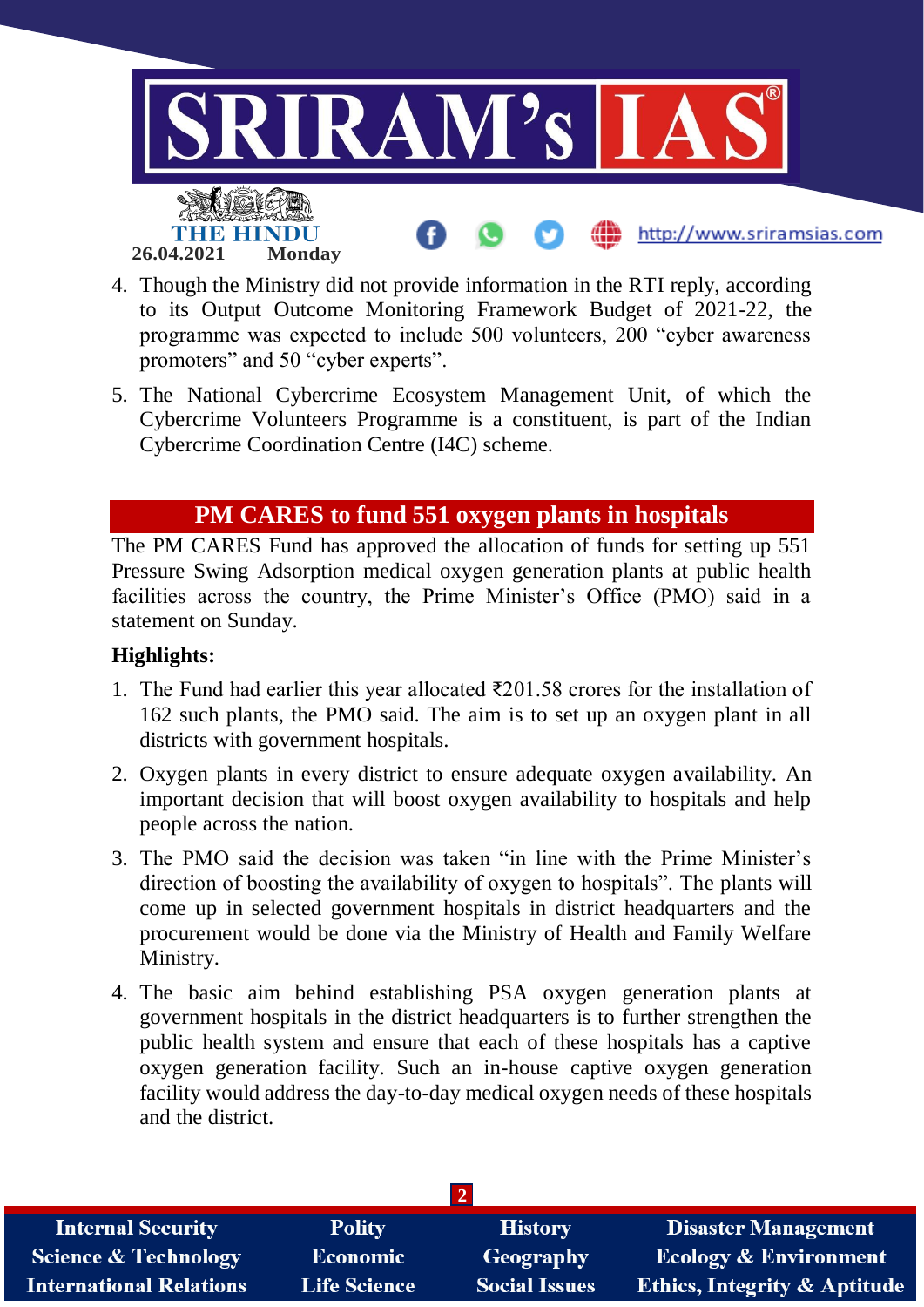

The Reserve Bank of India (RBI) will soon issue cybersecurity norms for payment service providers (PSPs), following a series of data breaches faced by operators including Mobikwik and payment aggregator JusPay, a top RBI official said.

# **Highlights:**

- 1. While the standards for fintech-driven payment services providers will be similar to cyber hygiene norms issued recently for banks and non-banking finance companies, the RBI is quite clear that firms will have to do more than observe the minimum standards to ensure safety as digital transactions gain further traction.
- 2. Look at the popularity of UPI because of the client base of a couple of Big Tech companies. But this process has to be managed, the concentration of two or three third-party providers in this retail payments space could give rise to competitive weaknesses. That is a challenge that we need to look at and solve going forward.
- 3. Over the next decade, the critical challenge for regulators would be to speed up the absorption of fintech without undermining the financial system's integrity or stability, he asserted.
- 4. Stressing that there are not too many payment systems in India and the number of players is limited, Mr Sankar observed that two apps provide about 70% of third-party services in the UPI system.
- 5. If UPI is gaining popularity, you will have to think twice about stepping in and controlling the market share of two or three popular apps because that could actually hurt absorption of this tech in the population.

# **Groundwater depletion may reduce winter cropping intensity by 20% in India**

India is the second-largest producer of wheat in the world, with over 30 million hectares in the country dedicated to producing this crop. But with severe groundwater depletion, the cropping intensity or the amount of land planted in

| <b>Internal Security</b>       | <b>Polity</b>       | <b>History</b>       | <b>Disaster Management</b>              |
|--------------------------------|---------------------|----------------------|-----------------------------------------|
| Science & Technology           | <b>Economic</b>     | Geography            | <b>Ecology &amp; Environment</b>        |
| <b>International Relations</b> | <b>Life Science</b> | <b>Social Issues</b> | <b>Ethics, Integrity &amp; Aptitude</b> |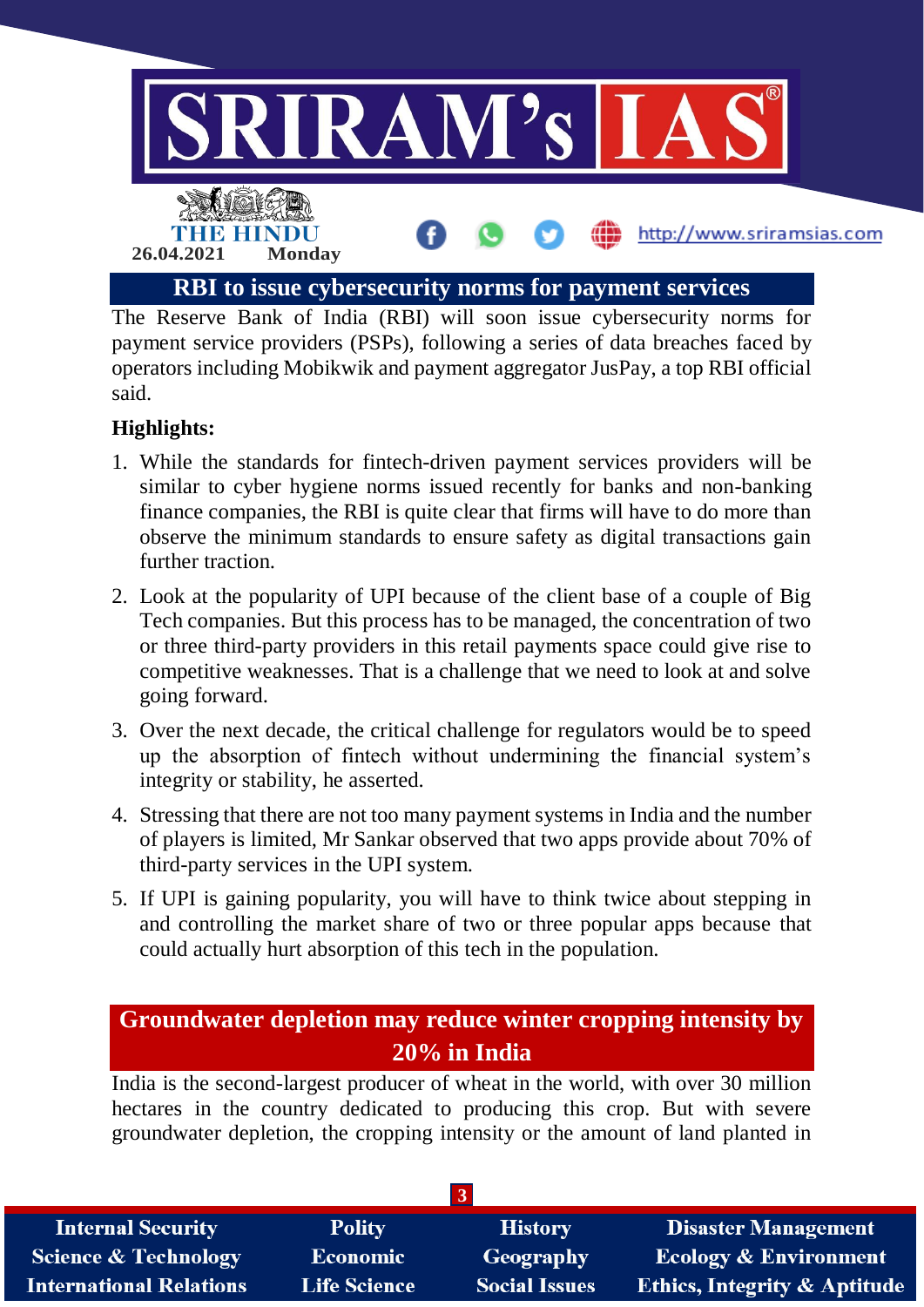

the winter season may decrease by up to 20% by 2025, notes a new paper. Some of the important winter crops are wheat, barley, mustard and peas.

### **Highlights:**

- 1. The international team studied India's three main irrigation types on winter cropped areas: dug wells, tube wells, canals, and also analysed the groundwater data from the Central Ground Water Board.
- 2. They found that 13% of the villages in which farmers plant a winter crop are located in critically water-depleted regions. The team writes that these villages may lose 68% of their cropped area in future if access to all groundwater irrigation is lost. The results suggest that these losses will largely occur in the northwest and central India.
- 3. There are several first-generation (productivity) and second-generation (sustainability) problems. In the green revolution era, policy-supported environment led to a large increase in rice cultivation in northwestern India mainly in Punjab and Haryana which are ecologically less suitable for rice cultivation due to predominantly light soils.
- 4. This policy-supported intensive agriculture led to unsustainable groundwater use for irrigation and in turn groundwater scarcity. There was also post-harvest residue burning to make way for the timely sowing of wheat.
- 5. There are enough groundwater resources supported with higher monsoon rainfall in eastern Indian states like Bihar. But due to lack of enough irrigation infrastructure, farmers are not able to make use of natural resources there.

#### **Alternative sources**

- 1. The results showed that switching to canal irrigation has limited adaptation potential at the national scale. We find that even if all regions that are currently using depleted groundwater for irrigation will switch to using canal irrigation, cropping intensity may decline by 7% nationally.
- 2. Adoption of water-saving technologies like a sprinkler, drip irrigation and maybe switching to less water-intensive crops may help use the limited groundwater resources more effectively.

| <b>Internal Security</b>        | <b>Polity</b>       | <b>History</b>       | <b>Disaster Management</b>              |
|---------------------------------|---------------------|----------------------|-----------------------------------------|
| <b>Science &amp; Technology</b> | <b>Economic</b>     | Geography            | <b>Ecology &amp; Environment</b>        |
| <b>International Relations</b>  | <b>Life Science</b> | <b>Social Issues</b> | <b>Ethics, Integrity &amp; Aptitude</b> |